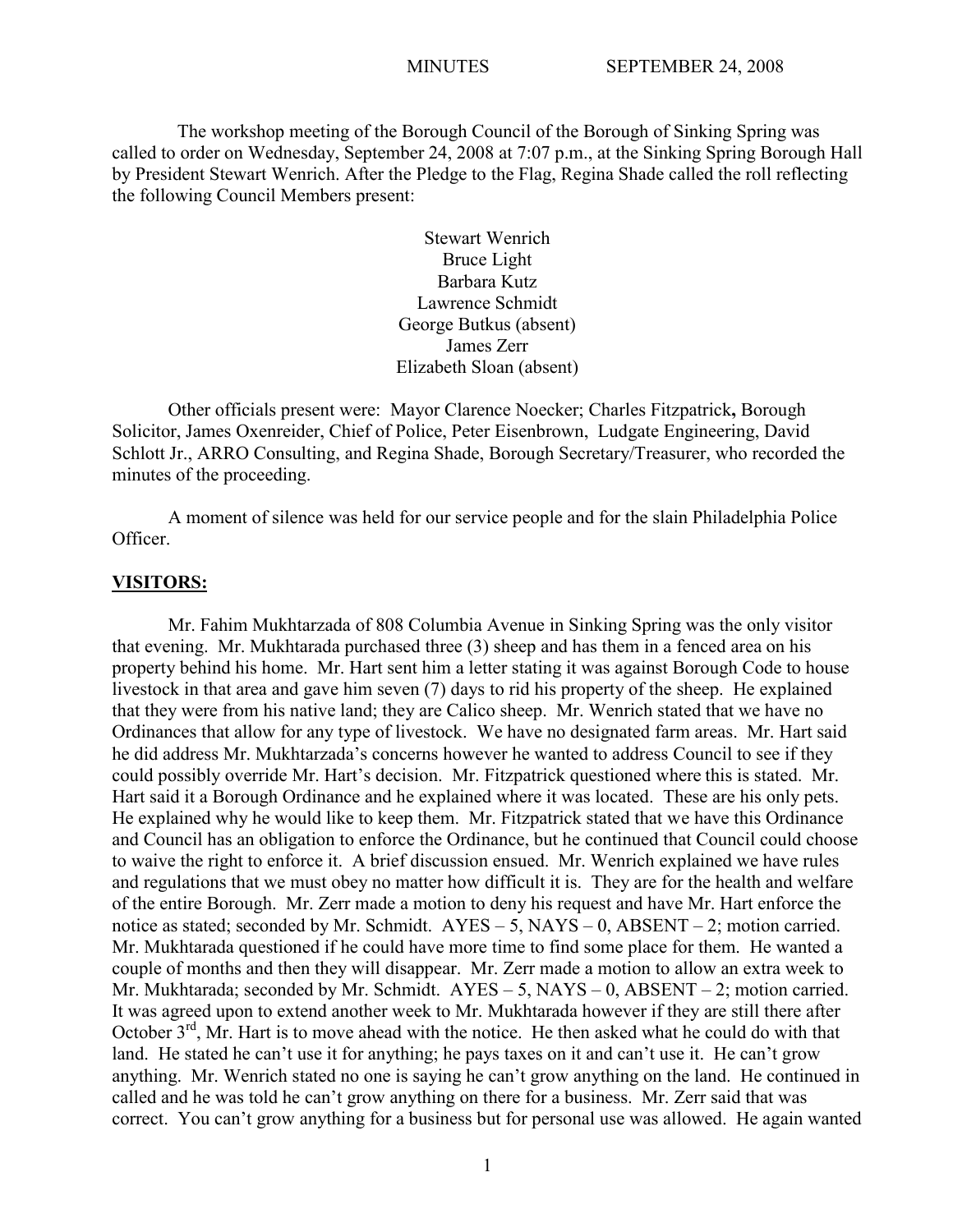### **VISITORS (cont'd):**

to know what he can do with it. Mrs. Kutz questioned when he bought that property wasn't he told that this had been a field forever and that there is no water and sewer back there. Another brief discussion ensued. He again wanted to know what he can do with this land. Mr. Fitzpatrick stated that he should propose a certain use, present it to our zoning officer, Mr. Hart, and he will tell you if it is a permitted or not. Borough Council can't tell you what to do; you must it propose it to Mr. Hart. He had one (1) more question for Mr. Hart. He wanted to know if he could kill the sheep for his own use. Mr. Hart stated he did not know of any Ordinances against it. Mr. Fitzpatrick stated Mr. Hart should research it and get back to the gentleman.

#### **BUSINESS:**

Mr. Wenrich stated he thought he saw an e-mail from PA American Water Company. A Mr. Brian Hassinger had sent a letter. Mr. Hart stated that Mr. Hassinger was aware of certain problems and he wanted to work with us to correct them. He wanted a meeting to sit down with Council to address the concerns. Mr. Hart stated he did meet with him when he came to this territory. This was about three (3) months ago. Mr. Hassinger questioned if Mr. Hart had any concerns, to which Mr. Hart stated he did. He said he wanted to know who owns the hydrants. He came back to us and said that the Borough owns them and he has put together a proposal for PA American to take ownership of them. Mr. Fitzpatrick stated we are paying a rental to them to which Mr. Hart said it could be a service fee. Mr. Hart said the way it works is we own them but pay a service charge to use them. Mr. Wenrich stated to keep Mr. Fitzpatrick abreast so we can keep moving forward.

Mr. Wenrich stated he had Mrs. Shade print out from the Municipal Code the Powers and Duties of Elected Officials. He read what they are starting on page 774. He hit the highlights. Mr. Wenrich wanted Council to read the balance of the information at their leisure. He continued to explain to Council that the past few weeks have been a trying time for Council whether they realized it or not. He stated that Council represents the Borough. He continued, with that said Council should use discretion in what they do and say to fellow Councilpeople and Borough employees in both the Borough Hall and at meetings. Threats of termination directly to employees are unacceptable. Open discussion from items in executive session with employees or anyone is unacceptable. Disrespect of fellow Council members at meetings and other functions is unacceptable. To authorize contractors to perform repairs without contacting the Borough Engineer and/or the Public Works Director is unacceptable. To authorize payments to said contractors (1) without Council approval, (2) without notifying the Public Works Director and/or the Engineer, and (3) the Secretary/Treasurer that has to issue the check is unacceptable. Councilpeople are not allowed to enter into the police department unaccompanied. If you must go into that area either a police officer or the Chief must be present. These issues could create a possible lawsuit involving the Borough or jeopardize a possible case. He continued that they are Council members' not direct managers. He continued that we have a Public Works Director; we have a Secretary/Treasurer to run our day to day operations. Not one (1) Council member should be telling these people what to do. They work for seven of us; not one (1) person runs the Borough. We don't have a Borough Manager. We have a Council. He stated again we have a PWD and a Secretary/Treasurer. If Council needs something from the office staff, they must see the Secretary/Treasurer. If you need something from the street crew, you go to the PWD. If it is an emergency you go to the Mayor. No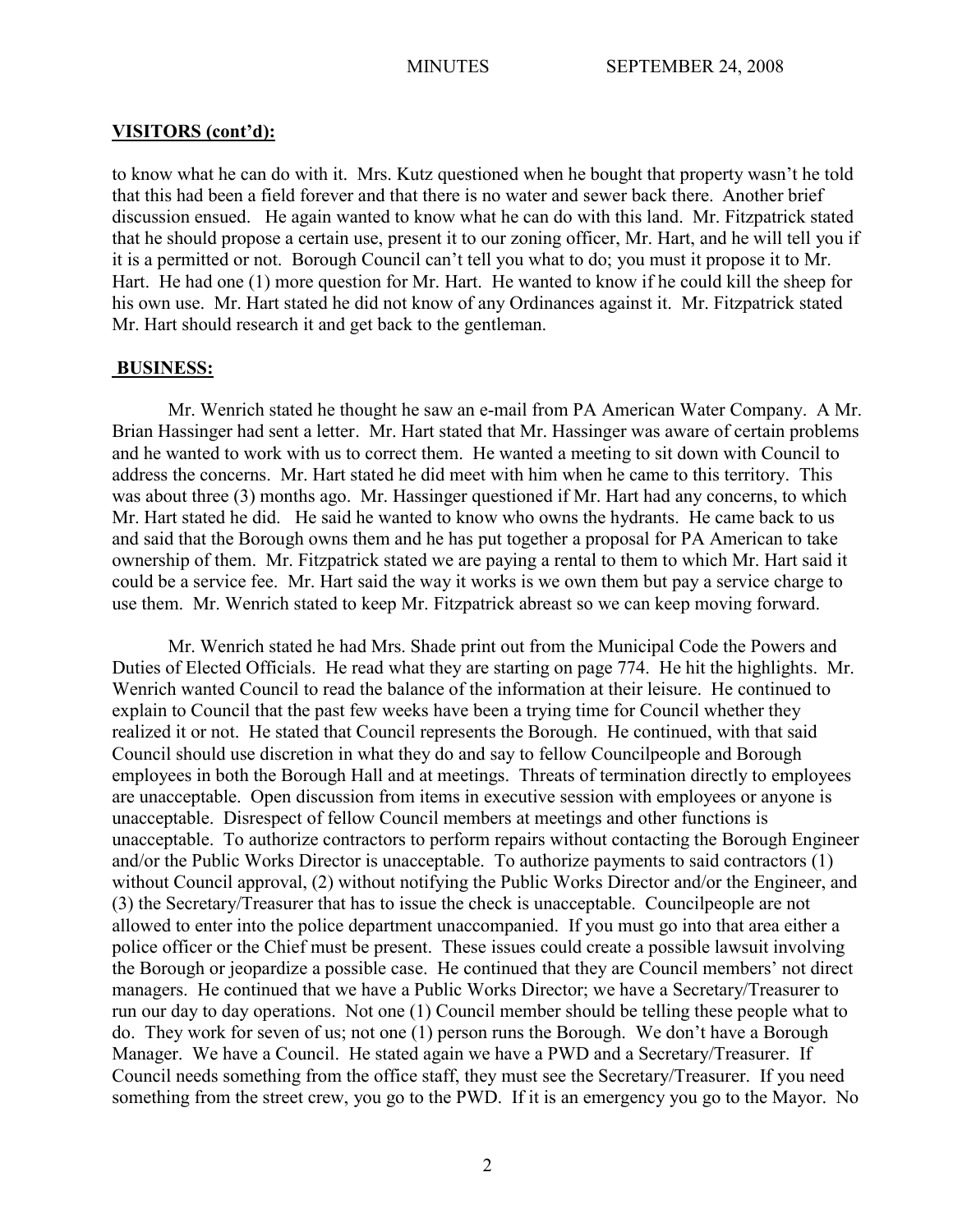one member can give a directive. All seven (7) was be contacted. If it is an emergency, like we have done it in the past; we can get hold of people by phone and get a clear answer. He stated to let the staff that Council appointed do their jobs. He wants to keep moving forward. Let the Borough operate by the powers and duties of the elected officials; not one (1) place does it say that Council or a committee are the Borough Manager. He continued that there were some issues on keys. He knows it was discussed at prior meetings but we did go back through the minutes and there had been some discussion on keys. Mr. Wenrich questioned Mr. Fitzpatrick on what the guidelines were for keys. Mr. Fitzpatrick stated he couldn't really say what happens in other municipalities; however typically administrative personnel would be the only ones with the master key. It would not typically involve Council. Mr. Fitzpatrick continued that Council delegates its day to day operations to its administrative personnel. Mr. Fitzpatrick stated that would be Mrs. Shade and Mr. Hart along with the Police Chief. Council establishes procedures and policy for them to follow. To implement the policy is the job of the administrators. They are the ones that need day to day access to these facilities. Typically Council would not have that. Mr. Wenrich stated we also received information from PIRMA (our liability carrier). They basically shot back to us what Mr. Fitzpatrick stated; Council's duties are to set policy only. They should not be doing any Borough business outside the confines of the Borough Chambers. Council's main job is to meet once a month and act upon the items that are placed on the agenda. Mr. Wenrich does not want a key. However if there is an emergency that would require entry into the Borough Hall either the PWD, the Borough Secretary/Treasurer, or the Police Chief will be there. He continued at least one (1) of them will be there perhaps all of them or at least on the way. He would like to put this issue behind us. He asked for each person's feelings on this. Mr. Schmidt stated the Council President sets the policies and he is in agreement with this policy. He said it was a very good rule. Mrs. Kutz said she agrees and sees no reason that anyone should be in the buildings when the main people are not here. Mr. Light stated the only reason he raised the question was nothing was explained to him about it. He continued the only thing that was stated in the minutes was designated people. Mr. Light agreed with Mr. Schmidt. Mr. Wenrich is President and he will follow whatever guidelines Mr. Wenrich puts forth. He continued that it was not clear who should have a key that is why he went to Mr. Wenrich. Mr. Wenrich stated he told Mr. Light he would research this. He consulted our Solicitor; and he checked around. Mr. Zerr was in agreement also. Mr. Wenrich stated if Council wants a key, they shall get a front door key that will give them access to the Council Chambers. He continued since it is his call no one on Council shall have a master key. In addition, Mr. Wenrich had Mrs. Shade hand out the memo that was from the police department. It is not a question of trust or disloyalty; it is a question of legality and ethics. No one should be back there without a police officer or the Chief. This goes hand in hand with what goes on in executive session must stay in executive session whether if affects a specific person or not. If this gets back then we have a possible slander suit or whatever. The PWD and the Secretary/Treasurer are here and they don't need a direct manager. We are not direct managers; we are Council. He feels he got his point across and this is the last time it will be discussed. Mr. Zerr questioned what happens if the Mayor calls one (1) of the Councilmen back to his office; what happens then. Chief Oxenreider stated that would probably be allowed as long as there would be a police officer back there. Chief Oxenreider wondered why they just wouldn't meet in the Council Chambers. Mr. Wenrich agreed. Mr. Wenrich stated this goes back to the same way with the census information and other sensitive information that should not be seen or shared. He continued this is Mrs. Shade and Mr. Hart's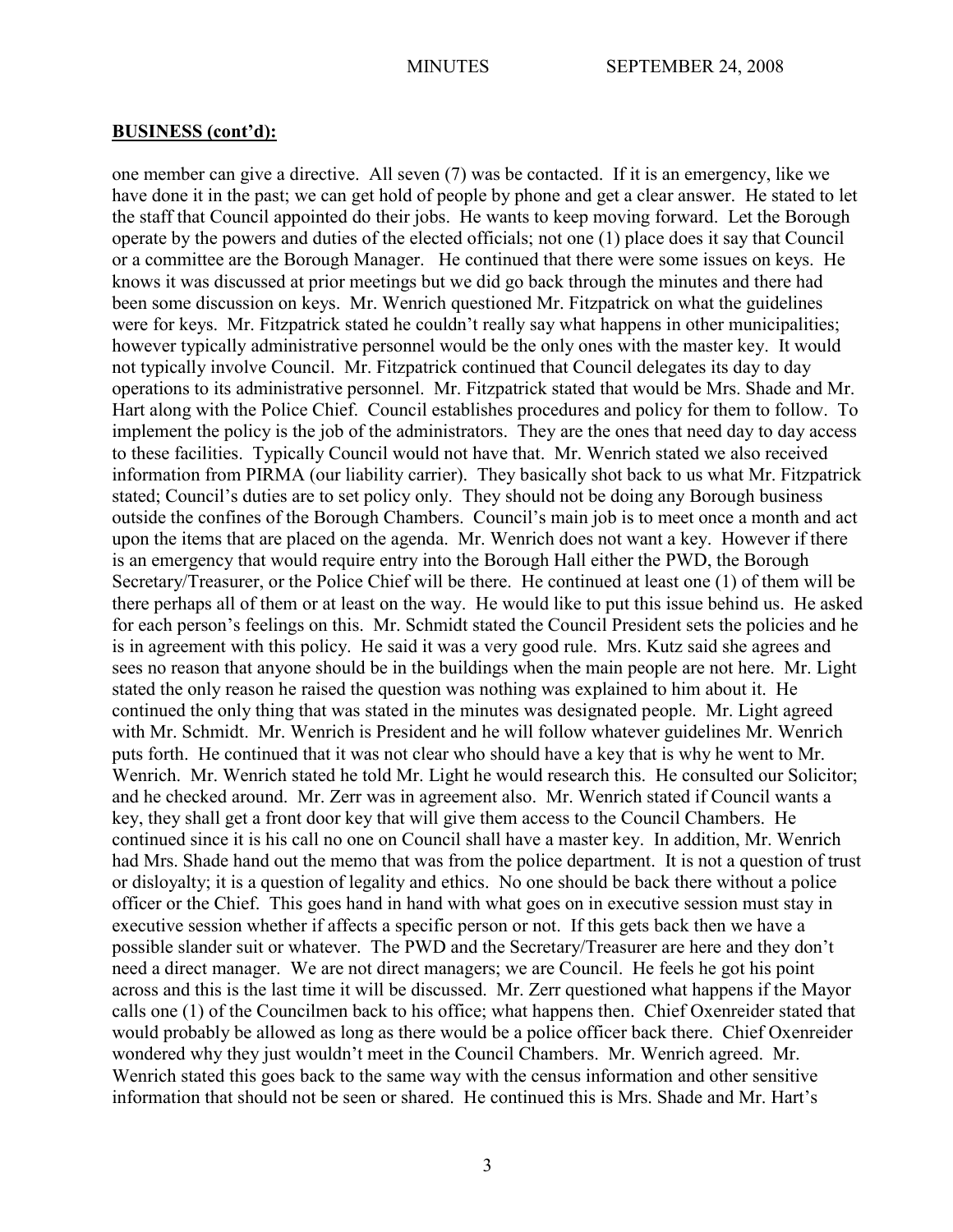livelihood. To have this secure information leak out, someone will be called on the carpet about that. He does not want to see any of our employees jeopardized that way through Council. If they lay something out on their own then they shall pay the price. Let these people do their jobs and please respect their positions as well as your fellow Councilmen.

Mr. Schmidt stated we are a member of Westside Emergency Management Agency. We meet quarterly he stated. They have set up the Reverse 911 and those types of things. In addition, to discussing those types of things it is also a forum where each municipality can discuss concerns it has on any number of emergency type situations. One (1) of the things that has been of concern to each of the municipalities here of late has been the Western Berks Ambulance. Mr. Schmidt stated there is going to be a meeting on September  $30<sup>th</sup>$  at the Spring Township Fire Department. They are trying to get each municipality to pay \$30 a family. Sinking Spring last year donated \$6,500.00. If we went to the \$30 per household contribution like they want us to, it would be \$48,120.00. Wyomissing gave \$10,000.00 last year; now they want \$133,200.00. Spring Township does it a bit different. They give \$10,000 in fuel and \$25,000 in allocated fuel discount. Their distribution would go to \$314,520.00. West Reading was not on the list as they allowed them to house their equipment at their facility. However Mrs. Shade did receive a phone call from Mr. George Tindall, Borough Manager of West Reading, inquiring how much they are exactly looking for. He feels West Reading will be in the same area of about what we shall be paying. Mr. Wenrich questioned if that means each household will not have to pay their enrollment fee. Mr. Schmidt stated personally, he will vote no to this. He feels his household should send in their own contribution. Mrs. Kutz stated this is coming up soon. Mr. Schmidt stated the general consensus of the other municipalities is that this is not going to fly. The reason he stated this is that other municipalities have paid nothing last year. He feels we should attend this meeting but that is a lot of money. Everyone agreed. Mr. Zerr stated out fire department can't charge for coming to fight a fire. Mr. Zerr stated Robesonia did not contribute as they donated the land that their station sits on. Mr. Schmidt stated that was not listed in the booklet he received and if they did do that, it was not mentioned. Mr. Schmidt and the Mayor plan on attending. Mr. Zerr stated they do not participate with the major insurance companies because they know they won't accept what the insurance company is willing to pay. Mr. Zerr agrees with Mr. Schmidt he does not feel the \$48,000.00 is a good number. He might be willing to go to \$10,000.00 but that is enough. That is just his opinion. Mrs. Shade reminded Council that a few years ago, Council agreed to pay \$30,000.00 to them so that all households in the Borough did not have to pay their contribution. Mrs. Shade stated that did not work out exactly as was planned. She explained the plight of one (1) of the Borough residents and that it actually cost him more than it would have if he just paid his contribution. A discussion ensued. The Reverse 911 is almost up and running. There will be info in the upcoming newsletter.

Mr. Wenrich received a phone call last week from Mr. Brian Clemens, who is putting together the fire task force. He explained why the letter requesting the \$1,500.00 was sent. He continued to explain that everyone that is on this task force is a volunteer and no municipalities have spent any money up to this point. He explained Redners' Markets have donated the services of Mr. Jason Hopp, their attorney along with Reinsel who donated services as well. The gentlman's name is Mike McManey. He explained exactly what the committee and the volunteer consultants did. There will be a meeting on October  $21<sup>st</sup>$  at 7:00 p.m. at the Green Valley School. They wanted to present not only the financial reports but also the bylaws which would explain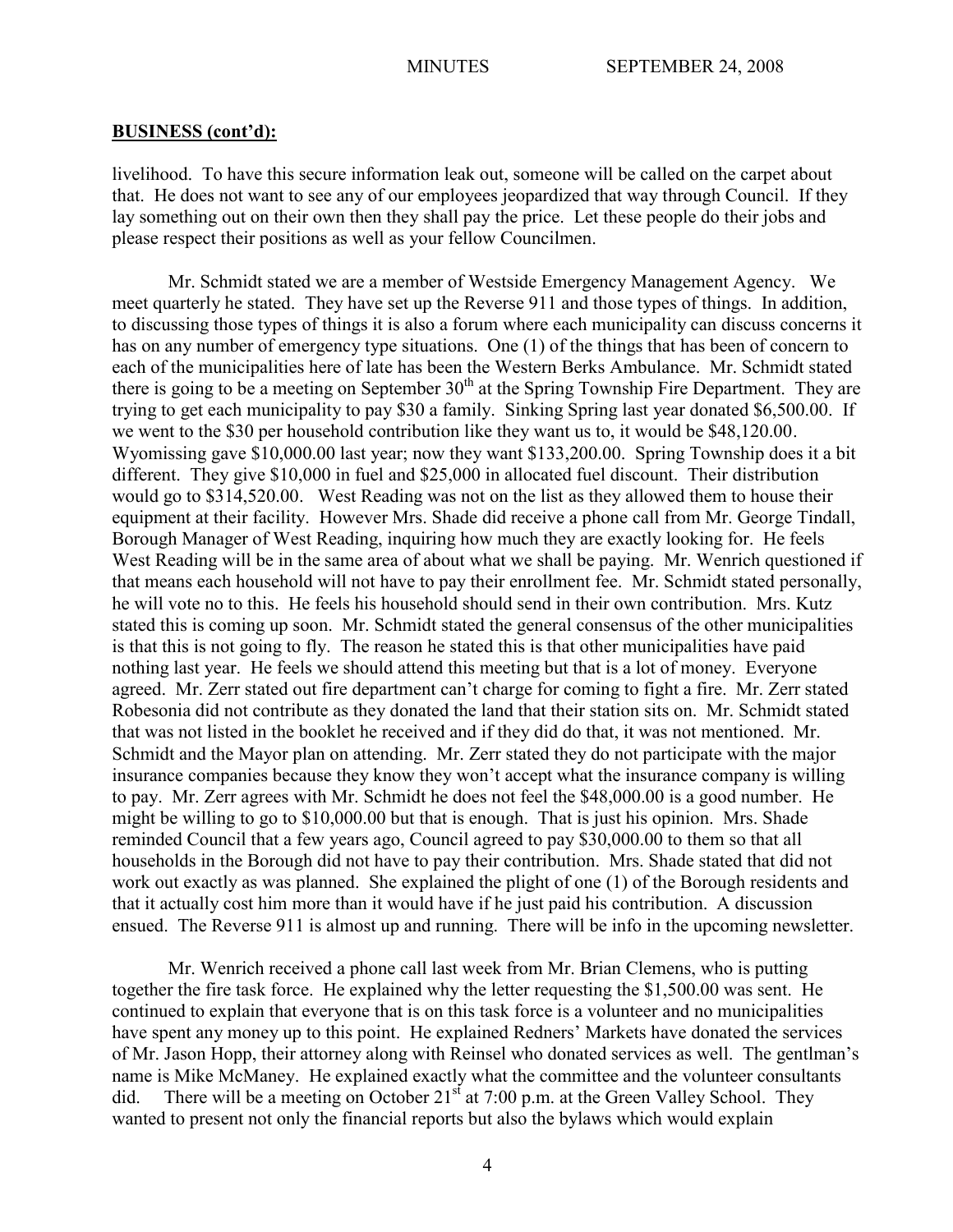everything. This would explain how their interests are preserved. It would be like an intermunicipal agreement. How we will pay will be based on our assessed value of our Borough. This will be a two (2) step policy. There was a meeting with all Solicitors. Attorney Mike Mixell will put together the bylaws. There will be an inaugural board which will consist of a representative of each of the fire companies; there will be a fire commissioner or manager which will run things and the rest of the representatives will be an elected or appointed official of the Council or Supervisors, and a resident of each of the municipalities. This board will operate for three (3) years. After that the Board will go to nine (9) members. That person could be an elected or appointed person or it could be a resident. The point is, we shall always have a seat on the Board. They will have it all spelled out and that is what the \$1,500 will give us. Mr. Wenrich stated he wanted it all written down and that is exactly what this will give us. This will cost \$6,000. Dividing it up among the four (4) municipalities will cost each \$1,500.00. He would like us to reconsider paying the \$1,500.00. They would like to have this up and running by the first quarter of next year. Mr. Zerr stated we had a vote and the vote stays. Mr. Light questioned when did we have the vote? We had a vote the month before stated Mr. Schmidt. The vote in opposition to that stemmed from the idea that we were going to have more information before we spent any money said Mr. Schmidt. He continued the presentation we had that evening would have gone a long way if it had been presented before they asked for any money. That is Mr. Schmidt's personal opinion. He was under the impression the study would be done and then there would be a coming back to Council with the advantages and disadvantages of the merging. Instead of that we get a letter requesting \$1,500.00. It appeared that when we got the letter, that we had no say in the matter, this was getting pushed down our throats. Mr. Clemens stated he was relying on the municipality representatives to bring this information back to Council. There were Borough representatives as well as fire company representatives. He was under the impression that those people were informing Council of what was going on. In addition, in the letter he put if anyone had any concerns to call his personal cell phone and he did not receive one (1) phone call from anyone. Mr. Wenrich stated that Mr. Clemens said this bill will need to get paid one (1) way or another. That made Mr. Wenrich feel that this merger was going through no matter what. Mr. Wenrich stated when this was brought forth in the very beginning it was stated that there was going to be a study done to see the feasible of this. Mr. Wenrich stated a study does not mean that bylaws are being created. It doesn't have social quarters and relief associations being eliminated. He continued it should have shown why this would work and make a recommendation to move forward with this. Mr. Wenrich stated if you think we are giving it to you without our game plan put in, you are wrong. We would like to hear more doesn't mean we are 100% committed with our fire department. A brief discussion ensued. Mr. Zerr stated to this date this Council has not received any information on the feasibility of that study. As far as he knows the only information he received was the meeting on October  $21<sup>st</sup>$ . This task force and everyone associated with it have it outlined as to what is going to happen in the first quarter of next year, Mr. Zerr said. He does not think this is fair. Mr. Zerr questioned what if Sinking Spring's cut in this is more than we currently have budgeted. Why should they go into this, Mr. Zerr questioned? Why should we enter into this if we can do it for less and still have a sound fire department? Mr. Clemens stated the job of your representatives on the Board were to bring each municipality back information they would need. A discussion ensued. Mr. Wenrich stated whether this was intended to happen this way or not, it did rub some people the wrong way. We took a vote at Council and the majority felt we should not give the \$1,500.00 at this time. Ms. Sloan, who was not at the meeting, encouraged everyone to attend the meeting on the 21<sup>st</sup> of October. Mrs. Kutz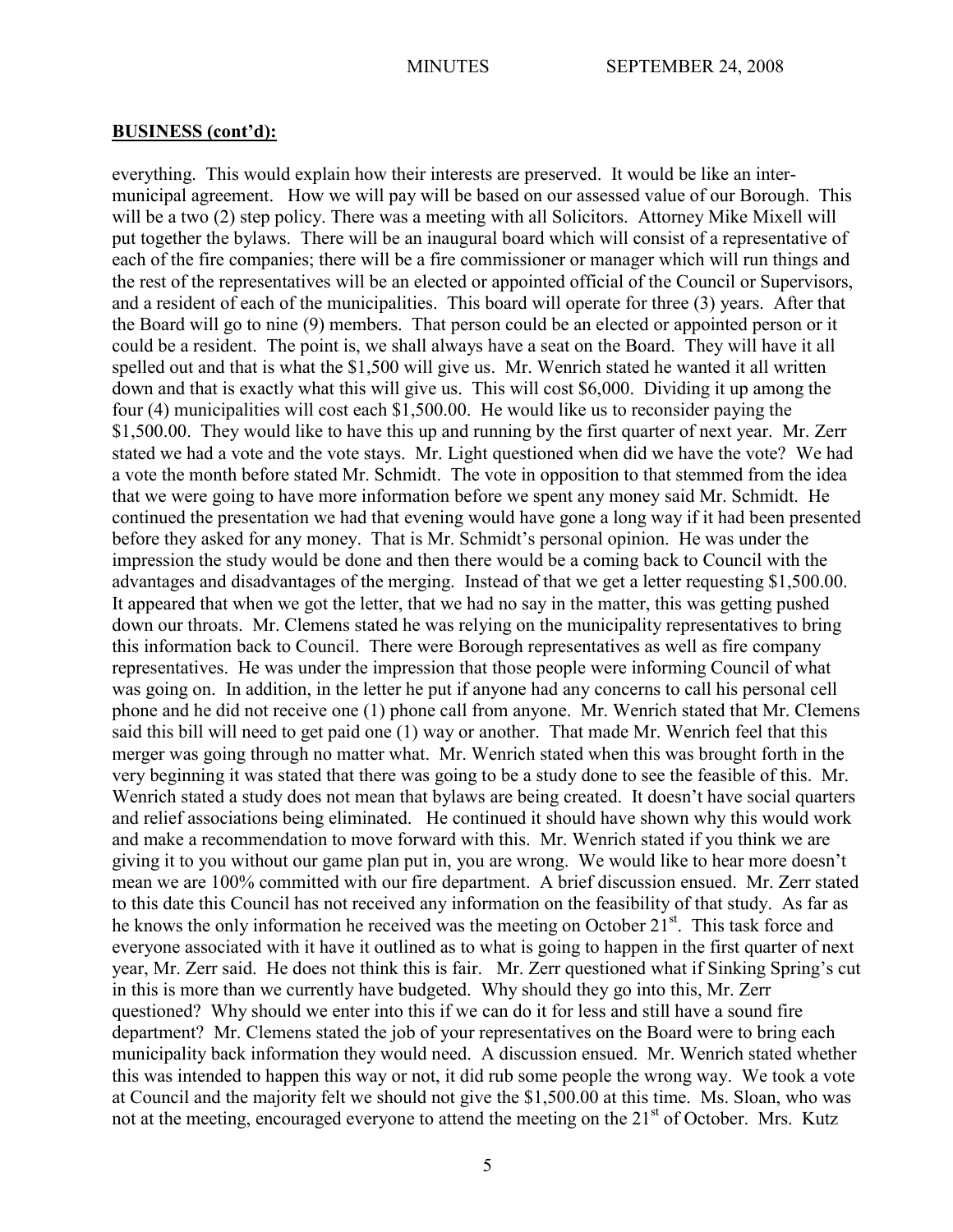questioned why our Fire Chief was not pushing them for a decision. Mr. Zerr stated they did at the last meeting. Mr. Wenrich stated no matter what happens that are definitely interested in hearing what they have to say on October 21<sup>st</sup>. Mr. Schmidt stated he is not against regionalization. He believes this will be happening more and more over the next several years. He feels he is open minded on this. Mr. Wenrich and Mr. Zerr also believe they are open minded to their concerns as well. He thanked Council.

Mr. Zerr stated over the last few months with the revitalization project a lot of items about the Historical Society has come into being. Mr. Zerr was unaware of this problem. The Borough is a co sponsor of the Historical Society or the Save Our Station. In the past, the Borough has done "in kind" services for the society. We have provided the backhoe to do work back there. Throughout the last several weeks, it came to light the Society's membership is dwindling and the age of the members is rising as well. They are having a hard time meeting some of their obligations. They are wondering if they could tap into the Borough. Mr. Zerr did discuss this with Mr. Hart. Mr. Zerr asked them exactly what they are looking for. Mr. Zerr stated that most of the list we could do "in kind." We can put this in the Public Works budget. It would be like plowing snow. Mr. Zerr stated we could probably do that however it would be at the bottom of the list. It would be after all the other roads were cleaned up. They need to have the property mowed, those types of things. Mr. Hart stated it wouldn't be that big of a deal. Mr. Wenrich had no problem with that either. He would like Mr. Hart to go back and look at what they would like to have done. Mr. Zerr made a motion to build into the Public Work's budget a portion of work to be done at the Historical Society; seconded by Mrs. Kutz. Mr. Schmidt would like to know an estimated cost before we put something in the budget. Mr. Zerr rescinded the motion till an amount can be determined. Mrs. Kutz was in agreement.

It was brought to Mr. Wenrich's attention earlier this week that we have a problem up on Mt. Home Road and in the absence of Mr. Butkus, he asked Mr. Schlott to explain. Mr. Schlott stated the problem that has occurred is that the Mt. Home Road pump station or sewer project is almost complete. He explained the two (2) phases. Some settlement has occurred on the first phase which was completed two (2) years ago and it is out of warranty. There was a settlement issue when the project was first completed and Kuser, who was the contractor, did make a repair. Miller Environmental did televise the lines and found that the one (1) manhole section about 20 to 30 feet down from the manhole at the credit union is sagging. The sag was such that Miller was afraid to put the camera all the way through. Mr. Wenrich questioned if this was an active flowing line to which Mr. Schlott stated it was not. There are nine (9) properties that are to connect. Another issue with Phase II was with the pump station however they were resolved that day with some of the controls. It appears since this was repaired before, there might be something going on down there. Mr. Wenrich questioned if there was a cost for these repairs. Mr. Schlott stated that it was on the shoulder of the road however it is a State road so an HOP (Highway Occupancy Permit) would be required. Mr. Schlott did inquire about how to get an emergency permit for that work. Another thing that was found was that another manhole was leaking. They did talk to the contractor and he will repair that free of charge. However if they are in the right of way to do the manhole repair work, it is right next to where the sagging occurred. The estimated cost was given as a not to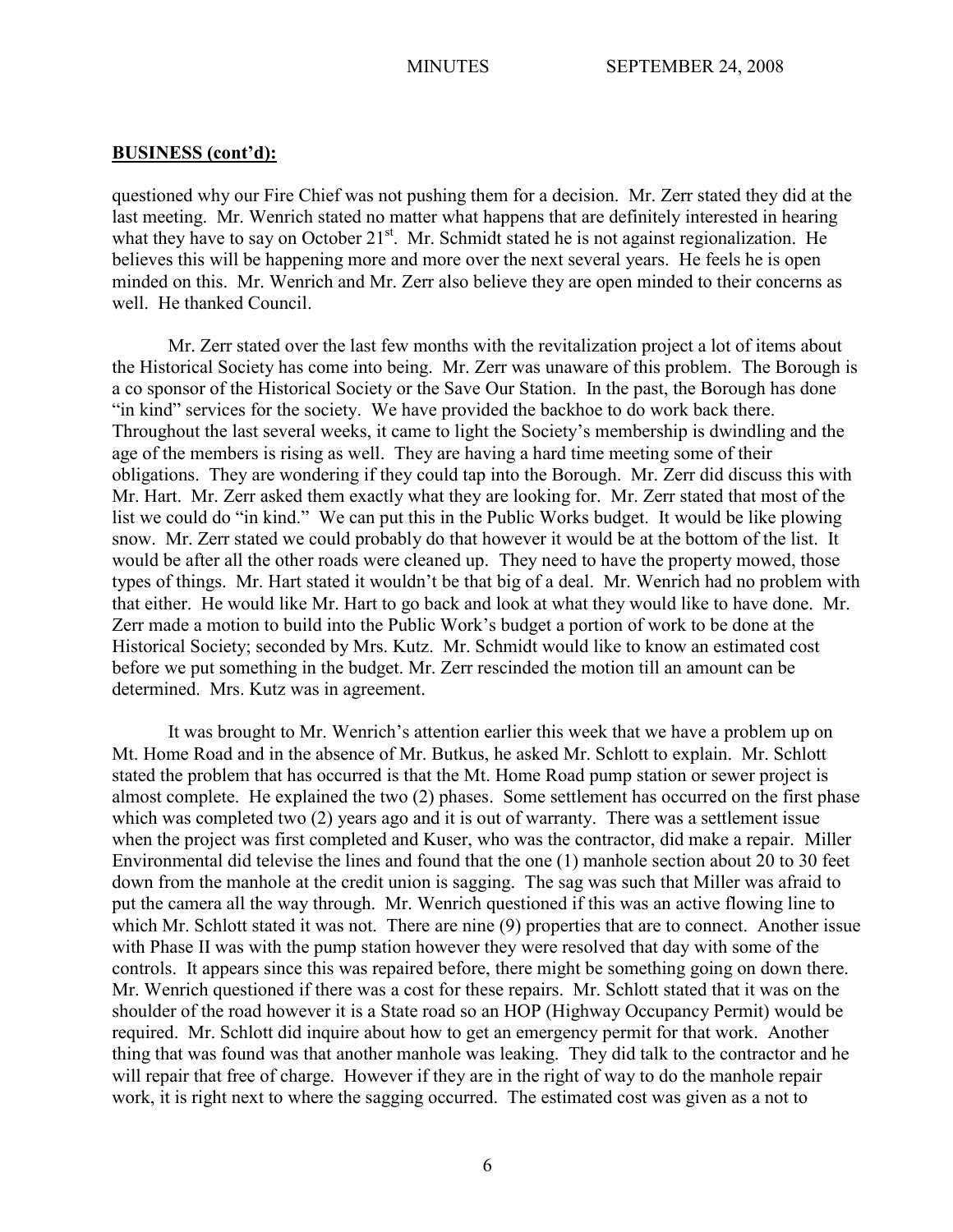exceed cost of \$12,820.00. Mr. Schlott did contact Kuser to see exactly what is involved in coming up with that number. He indicated all that must be done. This could be a one (1) day job or worst case scenario it could take three (3) days. Mr. Schlott could not say what actually will be found. Mr. Wenrich stated the railroad sinkhole is starting to reappear. Mr. Schlott has been in contact with PENNDOT on how to obtain an emergency HOP. The Borough must apply for a "card". With that card there are 25 emergency permits they can apply for. He explained how to apply for an emergency permit. Mr. Wenrich questioned with the disbandment of the Authority and apparently their lack of funds, how this works and where we stand. Mrs. Shade stated Council each received a copy of the letter from Ms. White, Secretary of the Authority, explaining what they need and why. Mr. Wenrich questioned if the line is sagging and if no one is attached to the system it really isn't an emergency. Mr. Fitzpatrick stated that the engineers are ready to certify that it is an emergency to which Mr. Schlott said they were. Mr. Wenrich stated with the lack of funds this bill will come back on the Borough. Mr. Fitzpatrick stated according to the letter the Authority currently has \$3,642.79. That will not be enough. In addition, they will not have any source of funding between now and when the bill would become due. Mr. Wenrich questioned if we should authorize this project. Mr. Fitzpatrick stated that the Authority engineer is saying that this is an emergency and needs to be done. Someone needs to do it. Mr. Schmidt questioned what grounds ARRO feels this is an emergency. Mr. Zerr agreed, he stated it is a non-hooked up line and not in use. Mr. Schlott stated the reason is because there is sag. Mr. Zerr questioned why we can't do this in a month. Mr. Schlott stated if that is what Council wants, that can be done. Mr. Schlott stated since there is a subsidence there and it happened before, we don't really know what is going on down there and what might be occurring. Mr. Schmidt stated what does calling this an emergency do for us? Mr. Schlott stated if this is an emergency it precludes the bidding process. Mr. Zerr stated if we bid this someone might be able to do it cheaper than the \$13,000.00. Mr. Schlott said that the \$13,000.00 is the not to exceed number. If we bid it we shall pay for the preparing of the bids and those types of things. Mr. Zerr stated so we really don't know what we shall find once it is dug up. Mr. Schlott stated that was true. Mr. Zerr said then the \$13,000.00 could change into \$100,000.00. Mr. Schmidt stated that it couldn't as it was a not to exceed amount. Mr. Wenrich stated the most it will cost us is the \$13,000.00. A discussion ensued as to what they might need to fill up the hole and the cost of those materials. Mr. Schmidt stated does the not to exceed number include all the possibilities that they mind find down there, like the three tractor trailer load of stone. Mr. Schlott read what the estimate stated. Mr. Schmidt questioned what happens if there is a sinkhole. Will that be outside the \$13,000.00? Mr. Schlott will need to get clarification on that. Mr. Schlott feels that was taken care of in the \$13,000.00 however he will get clarification. Mr. Wenrich apologized to Mr. Schlott for putting him on the spot. He continued this is why what was said earlier was said. He realized someone earlier in the week had called him and told him to start obtaining an emergency HOP without this discussion or at least talking with our engineer or PWD. Mr. Wenrich feels that was overstepping their bounds and again, stated shame on that person for doing that. A discussion ensued as to whether we should put this out to bid or not. Mr. Schmidt made a motion to take the Kuser bid at a not to exceed amount of \$12,820.00 which includes all the repairs and repair the sinkhole and that we shall not accept the bid unless it includes the entire process; seconded by Mr. Light. AYES – 4, NAYS – 1 (Mr. Zerr), ABSENT – 2; motion carried. Mr. Wenrich asked if we are any further along in getting things transferred over to Council from the Authority. Mr. Fitzpatrick stated we still need to pay off the debt. The day before Mr. Fitzpatrick met with Mr. Mike Setley who is the bond counsel for the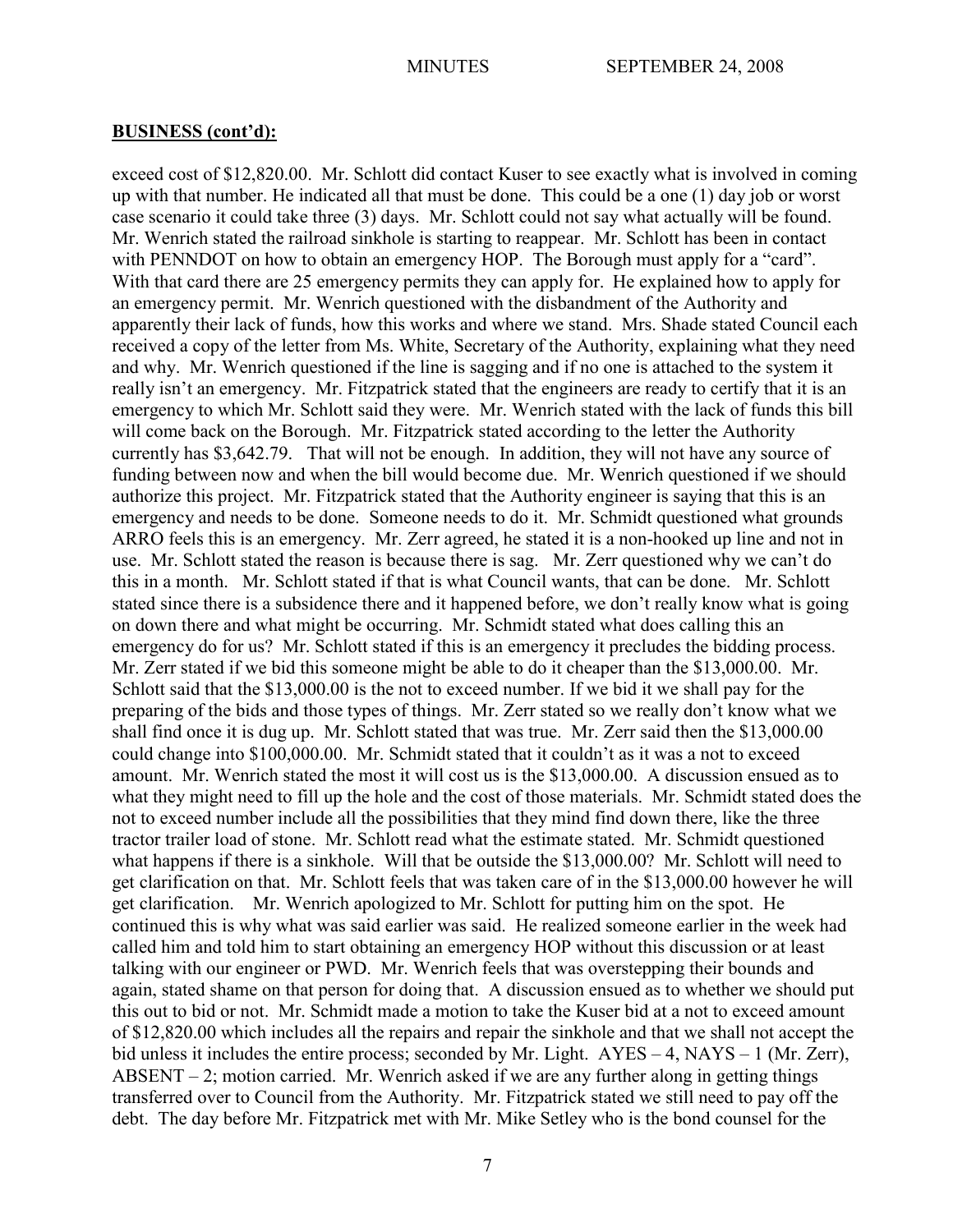original loan the Authority took out. He would be able to do the work for the refinancing of that. What is complicating this issue is if we borrow money to pay off the Authority debt, we shall need to go through the procedure to get DCED approval. We would have administrative costs, legal fees, bank charges. If we separately borrowed for the plant, we would have to go through this again. There was some thought about perhaps combining the two (2) and only paying these fees once. This is not easy because there is the PA program for providing grants for sewer, water, damns, etc. Our project perhaps would have a good chance of being funded as we are a regionalized plant because we take sewage from Spring Township, Lower and South Heidelberg Townships. We may be able to get some grant money. They are considering everything however they do not know how to proceed as the regulations have not been established yet. They won't be developed till November or December. They know that the borrowing for the Authority is not a problem. Where we run into the problem is if we combine these two (2) loans. He has spoken to Mr. Setley along with Mr. Schlott and he is recommending incurring those expenses twice just to keep our hopes alive in getting that grant. He wants a definitive amount for the expansion which Mr. Schlott is working on. Mr. Wenrich stated with decisions like what they just worked on it makes everyone a "lame duck." "Who should do this…should we do this…no, the Authority should do that…" was the quote Mr. Wenrich gave. Mr. Fitzpatrick again stated the Authority is still in operation until the debt is paid off. Mr. Zerr stated if this issue came before the Authority and they are not allowed to incur debt, now does it come back to Council. Mr. Fitzpatrick stated yes. We are going to have to pay all the bills as long as they are valid true bills. Mr. Wenrich is just trying to cut down on the red tape. Mr. Wenrich feels Mr. Fitzpatrick hit it right there on the head. This should be separate. Mr. Schmidt stated both of them would be paid by the rate payers. He continued it would not show up as a debt by the Borough. Mr. Fitzpatrick stated it is a "self liquidating debt" paid out of the sewer revenue account. This does not count toward our debt limit. Mr. Schmidt questioned what the debt amount is. Mr. Fitzpatrick stated he believed it was around \$600,000.00. Mr. Schlott agreed. Mr. Schmidt questioned in these times will we be able to get that money. Mr. Fitzpatrick stated he believes there should be no problem as this money is currently outstanding to them by an Authority. Now, a Borough will borrow it which has more security then an Authority. He has very little doubt that we can't borrow the money. Mr. Light said the article that was in the newspaper on the prior Monday in regards to Spring Township stated, to fix our plant under them it would cost \$2,000,000 or less as opposed to the \$4,000,000.00 it would have cost us. He questioned how can they come up with these figures if we haven't sat down and talked with them as of yet. The other question is we have to pay the debt off, how can we move ahead with sitting down with them? He stated Spring has applied for a grant already. Mr. Schlott stated he believes they are looking at applying for the same grants we are looking at. A brief discussion ensued. Mr. Wenrich feels we should look at getting rid of the debt first. That would make it possible for the Borough to move forward with exactly how the sewer plant will run. Mr. Schmidt made a motion to authorize Mr. Fitzpatrick to move ahead with getting the financing only for taking over the debt; seconded by Mr. Light.  $AYES - 5$ ,  $NAYS - 0$ ,  $ABSENT - 2$ ; motion carried. Mr. Wenrich would like to move forward with the disbandment of the Authority and start moving forward with the Borough running the sewer plant. Mr. Schmidt stated now that we authorized the funding only for assuming the debt, what is the next step after the financing is secured. Mr. Fitzpatrick said the Articles of Disillusionment need to then be filed in Harrisburg. Mr. Schmidt asked what the time frame of that will be. Mr. Fitzpatrick was not exactly sure but about thirty (30) days after financing is paid off. Once the State dissolves it, then he believes that is it. He is not exactly sure of the timing. He has not dissolved an Authority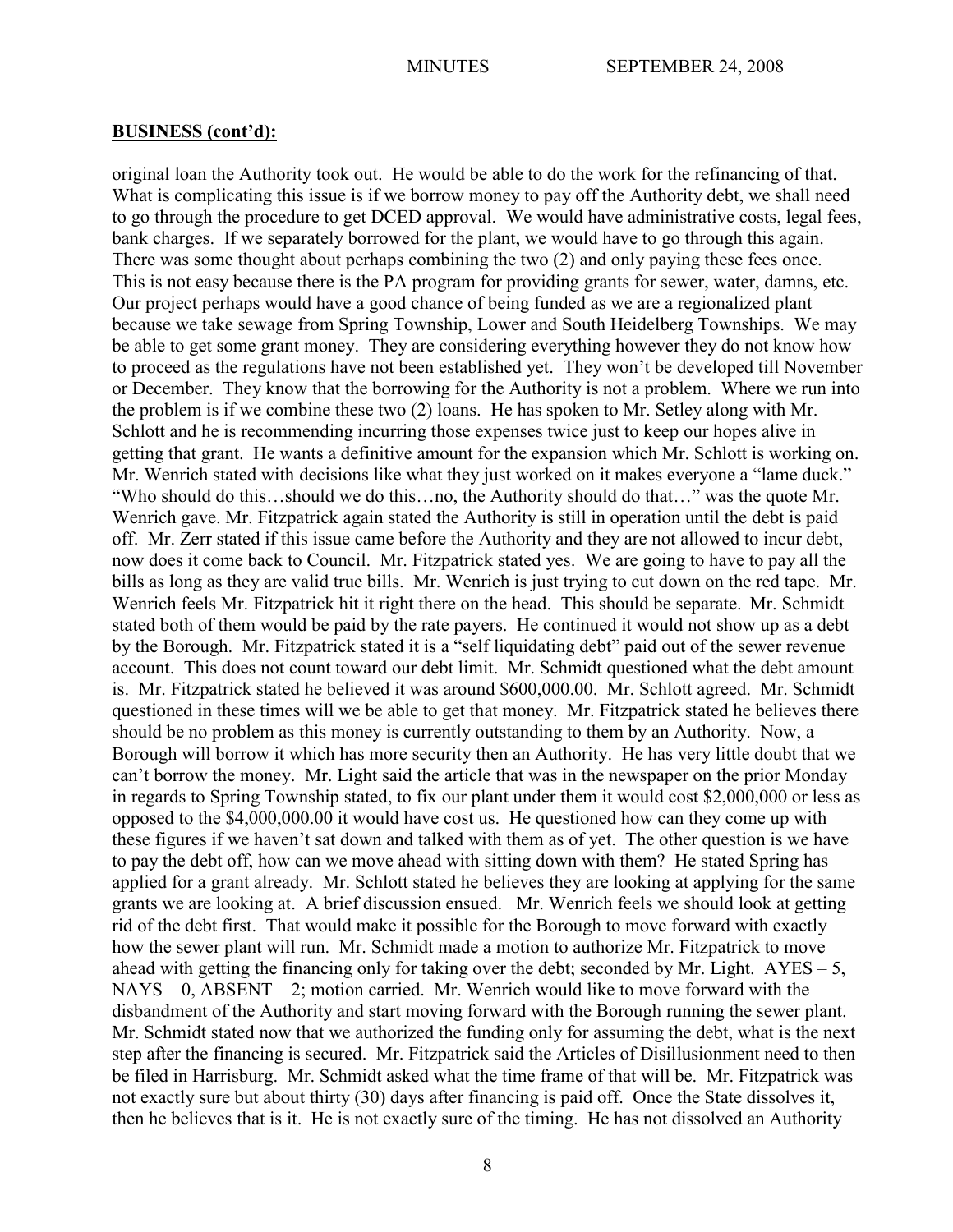so the timetable is hard for him. Mr. Schmidt stated say we secure the financing how long till Council can make the decision instead of going back and forth between the Authority and Council. Mr. Fitzpatrick stated not until we hear from Harrisburg that they are dissolved. Mr. Wenrich was hoping by the first of the year. Mr. Wenrich questioned where we are in the forensic audit. Mr. Fitzpatrick stated they are due in by October  $1<sup>st</sup>$ . He did receive one (1). Mr. Wenrich stated he understands that Mrs. Shade received a phone call from Mr. Kuser who would like to receive payment for his bill. It is \$19,294.26. The Authority received a payment request on September 9, 2008. The motion was made at the September 9, 2008 Authority meeting to pay the bill based on the inspection of the lines. The Authority basically does not have the money to pay Mr. Kuser. Mr. Schmidt made the motion to have the Borough pay the Kuser bill in the amount of \$19,294.26; seconded by Mr. Light. Mr. Zerr questioned if the inspection was done on the line. The inspection was done and a letter was generated. Mrs. Shade stated at Mr. Butkus' seat was an envelope that Mr. Kuser dropped off the Thursday prior and stated he was to have a meeting with Mr. George Butkus and was to give him this letter. Mr. Butkus did not show up for the meeting and so Mr. Kuser left the envelope with the office staff. When Ms. White returned to work on Monday morning she wondered where we stood on the paying of the Kuser bill. Since the envelope was never picked up, Ms. White opened it and the letter was in there. Mr. Schlott has a copy of the letter. ARRO did make a recommendation that the bill be paid. This is for the Phase II, Mt. Home Road Sanitary Sewer Project. Mr. Schlott explained what the inspection was about and that all concerns were addressed and the bill can be paid. Mr. Wenrich questioned when the year warranty begins. Mr. Schlott stated it starts at the date of substantial completion which already has begun.  $AYES - 5$ ,  $NAYS - 0$ ,  $ABSENT - 2$ ; motion carried.

Mayor Noecker stated that Halloween will be observed Friday, October  $31<sup>st</sup>$  from 6 p.m. to 9 p.m. There is a curfew of 9:00 p.m. with the exception of Friday and Saturday nights which is 11:00 p.m. It is only one (1) night of trick or treating.

The flu clinic is Wednesday, October  $15<sup>th</sup>$  from 11 a.m. to 3 p.m. here at the Borough Hall.

Bulk trash day is also Wednesday, October  $15<sup>th</sup>$  as well.

The regular scheduled Council meeting for Thursday, October  $2<sup>nd</sup>$  has been changed to Wednesday, October 15, 2008. There will be only one (1) Council meeting and no workshop. The Official Map Hearing will begin at 6:30 p.m. here at the Borough Hall on the  $15<sup>th</sup>$  as well.

The next item was the time extensions. Mr. Eisenbrown stated we had received a time extension request for the Hull Street Development. The Planning Commission took a recommendation to accept the extension until January 15, 2009. Mr. Schmidt made a motion to accept the time extension for the Hull Street Development; seconded by Mrs. Kutz. AYES – 4, NAYS -1 (Mr. Zerr), ABSENT – 2; motion carried. The second time extension was for Hofmann Industries. The Planning Commission took a recommendation to accept their time extension till January 12, 2009. Mr. Schmidt made a motion to accept the time extension for Hofmann Industries; seconded by Mr. Light. AYES – 4, NAYS – 1 (Mr. Zerr), ABSENT – 2; motion carried.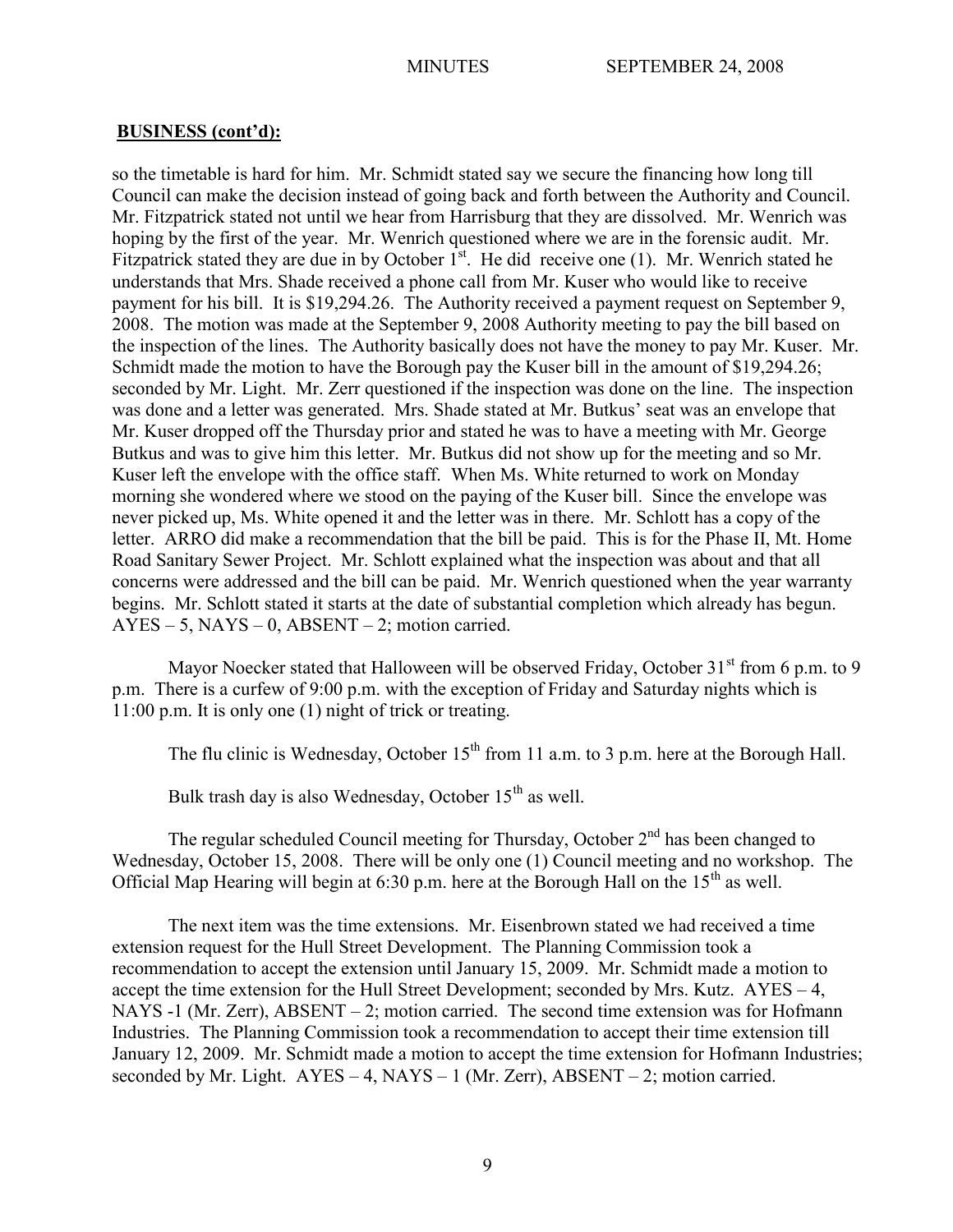Mr. Eisenbrown stated at the last meeting Mr. Hart and he were authorized to follow up with the developer for Wagner Farms Phase IV or Hillpoint Circle. The maintenance period is up however there is one (1) portion of the sidewalk that has an issue. The correction was made. Mr. Eisenbrown questioned Mr. Schlott if there were any outstanding sewer issue to which Mr. Schlott stated no. They will draft a letter authorizing the release of the maintenance bond. Mr. Wenrich would like to wait until the meeting on the  $15<sup>th</sup>$  of October just to make sure everyone is on the same page and nothing else is outstanding.

Mr. Eisenbrown stated he received an e-mail from Mr. Fitzpatrick stating that Brookfield Manor's Letters of Credit will be renewed. Mr. Fitzpatrick stated that was true. He received an email from Mr. Elliott that stating they will be in full force by the  $27<sup>th</sup>$  of September. However the letter of credits expire on the  $26<sup>th</sup>$ . It appears everything will be okay. But he would like Council to authorize Mr. Eisenbrown and himself to make sure the letter of credit is issued in the correct amount; the amount that satisfies the engineer because there are certain items that are not completed as of yet. In addition, we should authorize a draw on the letter of credit by administrative personnel of the Borough (Mrs. Shade, Mr. Hart) in the event that Mr. Eisenbrown or he is not able to obtain a continuation or renewal of the letter of credit by the  $26<sup>th</sup>$  of September. He believes it will happen. Mr. Zerr made the above motion; seconded by Mr. Schmidt. AYES – 5, NAYS – 0, ABSENT -2; motion carried. A brief discussion ensued about the letters of credit. The contractor (Schlouch) has moved back in and appears to be moving ahead.

The last item is the Terrace plan which is located behind the Dairy Queen. There are many legal issues that need to be addressed. He will send a list to Mr. Fitzpatrick with all of them. The developer is proposing 36 apartment units, an upper and a lower and they will not be sprinklered. They will be a footprint of the Grande School Apartments. Mr. Hart came up with the idea of connecting Summit down to Wynnwood. Mr. Eisenbrown explained how it would be laid out on their plan. It could be an issue getting a large vehicle up there. The looping would give it a lot of benefit. They presented the idea to the developer and they believe the response was positive. He was not thrilled with it originally but it appears he was in favor of it at the end. This would be a public road taken over by the Borough. We have not heard from the fire marshal however he believes there will be some concerns. Mr. Wenrich would like to see what his sketch comes back like before we do anything. A discussion ensued as to how fire trucks could get down and where they can place units if a turnaround was put in. Mr. Zerr questioned about a light. Mr. Eisenbrown stated it was not discussed however it was in the letter. Mr. Zerr stated if we extend Summit with all the church traffic a light is needed. Mr. Wenrich said it is in its infancy; let them come back with their proposal. Mr. Zerr feels if we can get some of the questions answered now, that would be better. Mr. Eisenbrown asked Council if they would object to another accepted street in the area. Mr. Eisenbrown will address a letter to Mr. Fitzpatrick about some of his concerns which will include Mr. Zerr's concerns. There was discussion about putting him some type of large equipment turnaround at the end of one (1) of these private driveways. Mr. Zerr still does have concerns. A brief discussion ensued. Mr. Zerr stated if we can't get something done up there he highly recommends that the buildings be sprinklered. Mr. Fitzpatrick questioned what our code says about that. Mr. Hart stated for a building that size, it does not have to be. Mr. Eisenbrown questioned Mr. Schmidt if Grecian Terrace was sprinklered to which Mr. Schmidt stated it was. Mr. Eisenbrown said that those apartments are three (3) stories that is why. New rules will be coming out for the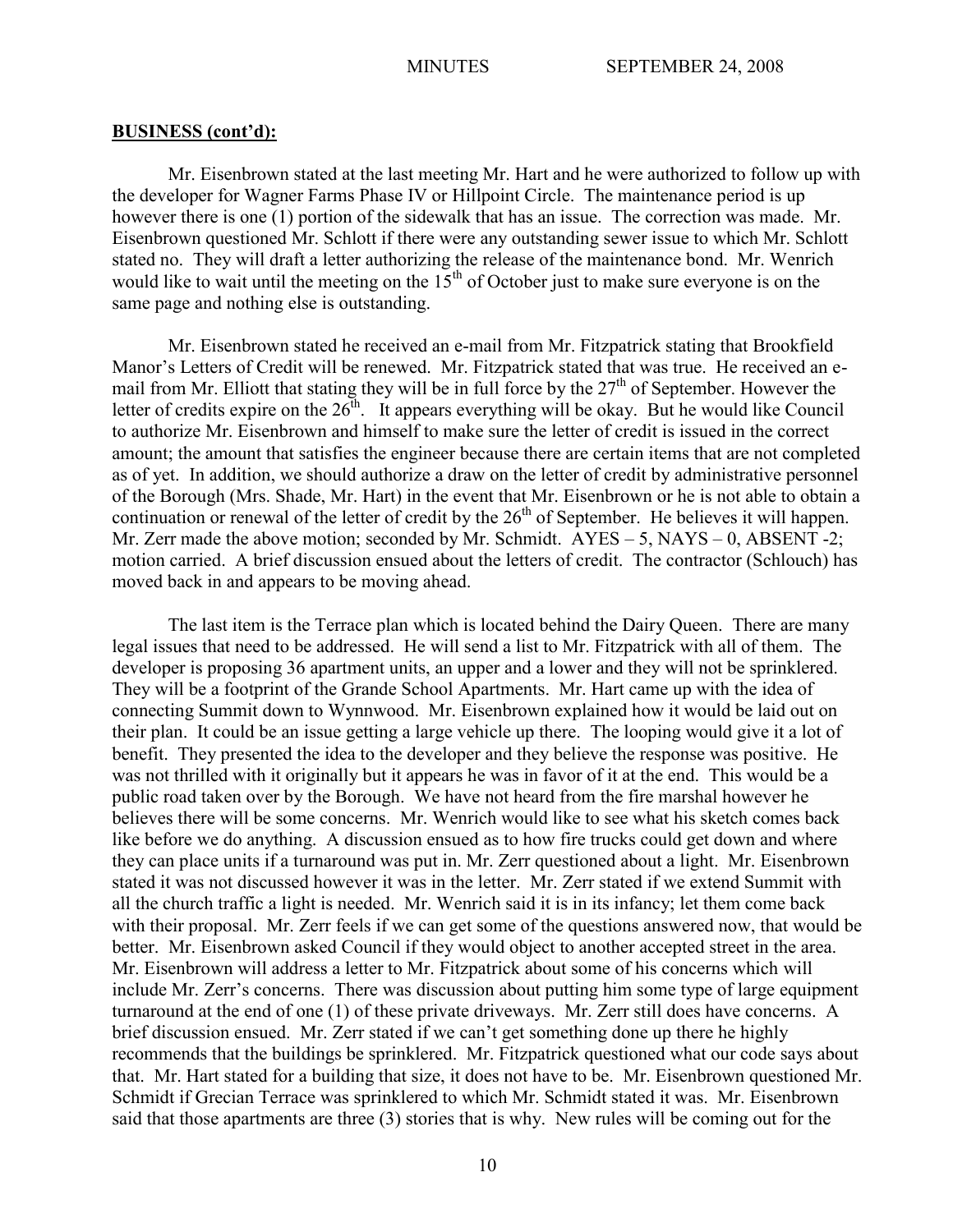2009 code however we can't predict if those changes will have any impact on these plans. Mr. Eisenbrown stated when he asked Mr. Grande if they will be sprinklered, their answer was no. Mr. Eisenbrown went on to tell him that this decision will be weighed heavily by our fire marshal, and the safety committee as well as Council.

The next item is the Scranton Altoona Terminals plan. The only thing with that is the plans need to be signed, Mr. Hart stated. Mr. Eisenbrown stated that they were voted on and it was complete. Mr. Zerr questioned if all the answers were addressed to which the answer was yes. Mr. Wenrich reminded Council to sign the plans before they left that evening.

Mr. Wenrich reminded Council again that the task force meeting is 7:00 p.m. at Green Valley School on October 21<sup>st</sup>. Mrs. Shade requested that you please let her know if you are able to attend as they have requested RSVPs.

 Mr. Fitzpatrick stated at the last meeting there were some comments about the South Heidelberg agreement. He continued Council was to send their comments to Mr. Fitzpatrick for his review. However at this time he heard from no one with the exception of Mr. Schmidt who would like to see the contract become effective 01/01/09 as opposed to 01/01/08. He continued he received nothing in writing from the members who had comments on the agreements. He wanted to remind Council to please get him their comments. Mr. Schmidt stated he talked with Mr. Schlott about that too and he was wondering if it was a feasible item. Mr. Fitzpatrick stated we have an agreement that is in place right now…we have to agree to it. Mr. Zerr stated at this time the only thing we are talking about is the date.

The other item was the advertising of the Alcon property. He would like Council to review the advertising. Mrs. Shade will make copies and see that Council receives it in their box.

Mr. Zerr questioned exactly what Mr. Fitzpatrick wanted in regards to the comments on the South Heidelberg agreement. Mr. Zerr stated the two (2) members of Council that had comments were not at the meeting that evening however they had some issue and he is looking for their or anyone else's written comments and or changes. He continued with their absence this will need to be discussed at the October 15<sup>th</sup> meeting. This will probably need to be an executive session. Mr. Mooney will be at that meeting as opposed to Mr. Fitzpatrick, who will be another meeting. A brief discussion ensued. Mr. Fitzpatrick will be attending the official map hearing at 6:30 though.

Mrs. Shade stated she received an e-mail that day from Mr. Jay Vaughan of Spring Township trying to set up the proposed meeting. She did receive an e-mail from Mr. Schlott giving the dates he is available. Mr. Wenrich told Mrs. Shade to set up the meeting. The sewer committee will attend along with Mr. Schlott. Mr. Wenrich told Mr. Schmidt to make sure he is at that meeting. Mr. Wenrich wants that meeting to happen as soon as possible.

## **PUBLIC COMMENT:**

No public comment.